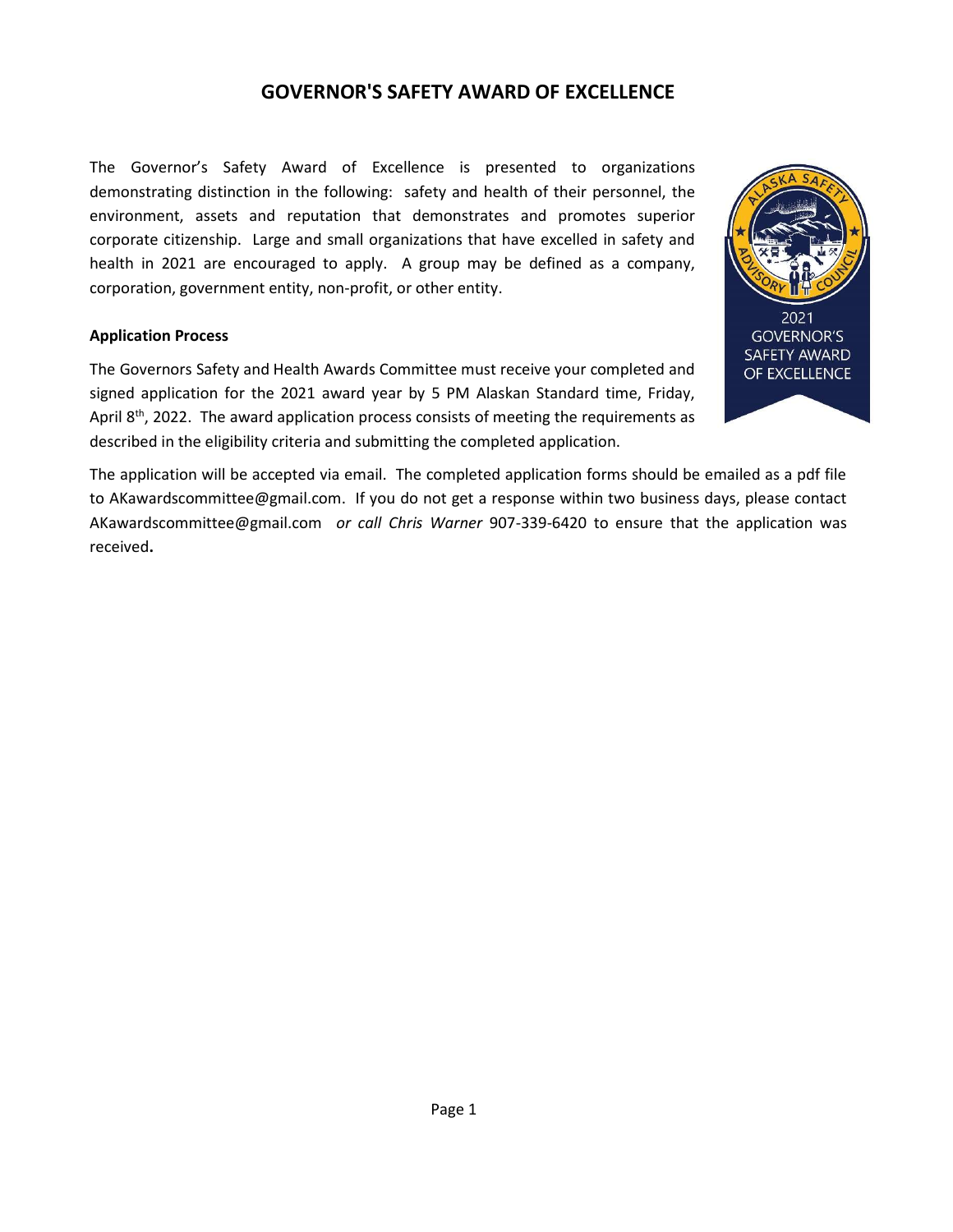#### Application Criteria and Required Documentation

### Eligibility Criteria

To be eligible for this award, organizations must meet the criteria in this section. The highest ranking officer of the applicant organization is required to certify eligibility on behalf of the organization. Organizations must have three years of data to be qualify for this award. Companies that perform work regulated by someone other than the department of Alaska Occupational Safety and Health (AKOSH) are encouraged to apply. These may include oversight by those such as MSHA, DOT, US Coast Guard, etc. Organizations applying for an award, must provide all the relevant information requested in the application.

### Documentation

Except as described above for entities not governed by 29 CFR 1904, Recordkeeping; applications must include the 2019, 2020, and 2021 OSHA Form 300 Log of Work-Related Injuries and Illnesses AND OSHA's Form 300A Summary of Work-Related Injuries and Illnesses. Organizations should obscure all personal information from Form 300 and any submitted injury/illness information included in this application. If they do not possess OSH Logs, they must provide the equivalent injury/illness information as described above.

#### Violations

Any group submitting a nomination with serious, willful or repeat violations issued by a State or federal regulatory agency are not eligible for an award in the year the violation was issued or in the year in which there are outstanding violations. This will be verified by AKOSH.

#### Corporate Citizenship

The State of Alaska will review the application and ensure the submitting organization is a good corporate citizen in regards to the environment, legal, and labor activities.

### Work description

Applicants must provide a short description of the work they perform.

### NAICS codes

Organizations must provide their NAICS code. Organizations must have a 10% or more Total Recordable Incident Rate (TRIR) below their NAICS classification and are eligible for the award when the TRIR is 10% or greater below the published rate for the last three years. The TRIR data is measured against the most recent published BLS data (currently 2020).

### Continued excellence and/or continuous improvement

The application must show three years of excellence in maintaining and/or improving the safety and health of their personnel, the environment, their assets and the organization's reputation.

Results may be measured as a reduction in frequency and severity (reduction in lost workday injuries or days, reduced number of recordable injuries, reduction in workers compensation claim costs, reduced environmental impacts, etc…).

#### Safety, Risk and Environment

Applicants must discuss how their safety and or risk programs have enabled them to be successful and continually improve. Short examples of the program referenced must be submitted with the application (eg…Hazard Identification, Job Hazard Analysis, behavior based safety, Training Program etc).

Applicants should provide evidence by at least one example of reduced risk to the employee and/or environment through risk reduction techniques such as prevention through design, engineering out a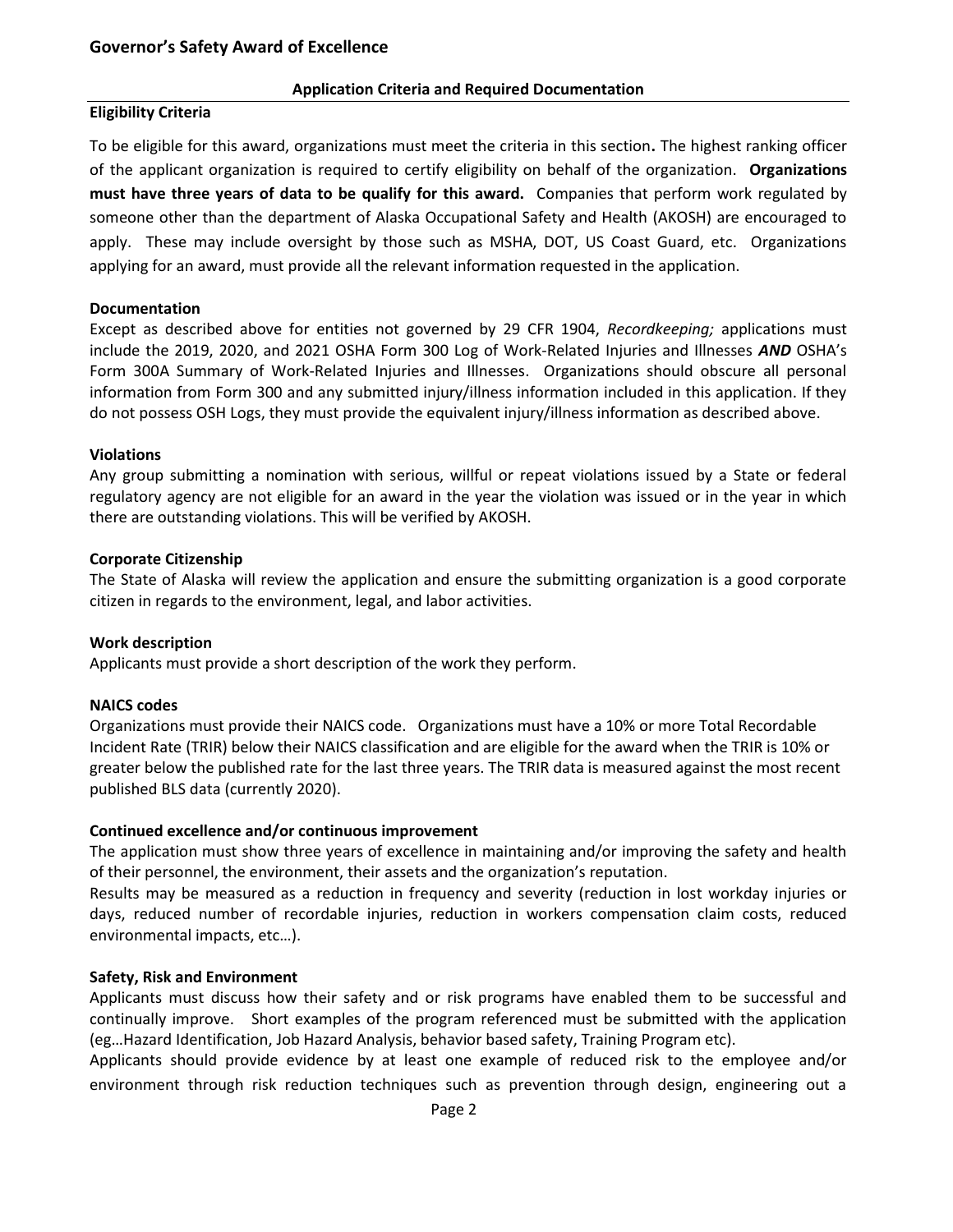### Governor's Safety Award of Excellence

hazard, use of administrative controls , and the use of PPE.

Completed applications must be received no later than April 8th, 2022 @ 5:00pm. Please send completed applications to: AKawardscommittee@gmail.com or call Chris Warner 907-339-6420 for more information.

NOTE: If additional information or clarification is needed by the award committee, the applicant will be notified by April 11<sup>th</sup> and will have until April 14<sup>th</sup>, 2022 at 5:00pm to submit those clarifications or documents. The applicant will be disqualified if any of the data proves incorrect or the applicant unresponsive.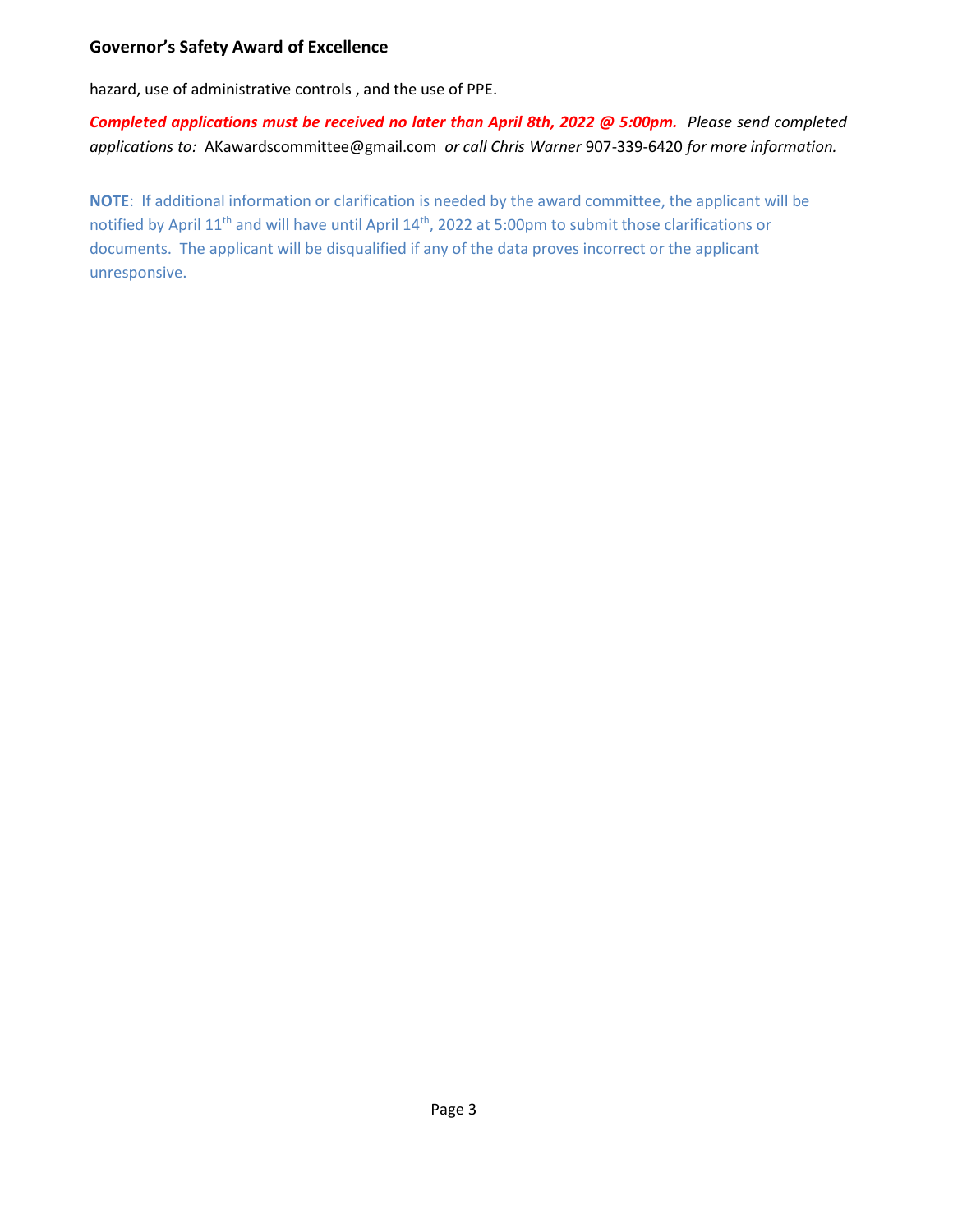# Governor's Safety Award of Excellence Application

Date of Submission of Application\_\_\_\_\_\_\_\_\_\_\_\_

| <b>Name of Company/Agency</b><br><b>Division/Operating Unit:</b>                                                                                                                                                                        |                                                                   |                      |
|-----------------------------------------------------------------------------------------------------------------------------------------------------------------------------------------------------------------------------------------|-------------------------------------------------------------------|----------------------|
| <b>NAICS Code:</b>                                                                                                                                                                                                                      |                                                                   |                      |
| Company Name: (as it would appear on the<br>award)                                                                                                                                                                                      |                                                                   |                      |
| <b>Company Mailing Address:</b>                                                                                                                                                                                                         |                                                                   |                      |
| <b>Company Physical Address:</b>                                                                                                                                                                                                        |                                                                   |                      |
| <b>Company Phone Number:</b>                                                                                                                                                                                                            |                                                                   |                      |
| <b>Application Individual:</b>                                                                                                                                                                                                          |                                                                   |                      |
| <b>Applicant Mailing Address:</b>                                                                                                                                                                                                       |                                                                   |                      |
| <b>Applicant City, State, Zip:</b>                                                                                                                                                                                                      |                                                                   |                      |
| <b>Applicant Phone Number:</b>                                                                                                                                                                                                          |                                                                   |                      |
| <b>Applicant Email:</b>                                                                                                                                                                                                                 |                                                                   |                      |
| <b>Affiliation to Application organization:</b>                                                                                                                                                                                         |                                                                   |                      |
| Is this a division/department of a larger<br>organization?                                                                                                                                                                              | $\exists$ yes                                                     | no                   |
| Group size (number of employees):                                                                                                                                                                                                       | $1 - 50$                                                          | $51 - 300$<br>$300+$ |
| <b>Small Company/Organization - Eligibility for</b><br>consideration for the award as a small company<br>requires that a company performs less than<br>10,000 man hours of work annually, which can<br>equate to 5 full time employees. |                                                                   |                      |
| Does the organization utilize contractors                                                                                                                                                                                               | yes                                                               | no                   |
| If contractors are used, are their hours and<br>injuries tracked on the applying company OSH<br>logs? If no, how are the contractor incidents<br>tracked.                                                                               | $\Box$ yes                                                        | no                   |
|                                                                                                                                                                                                                                         | If answer is no, explain how contractor incidents<br>are tracked. |                      |
| Note: Applicant must submit OSH logs or incident tracking information for their organization<br>without contractor hours.                                                                                                               |                                                                   |                      |
| Does the applying organization track                                                                                                                                                                                                    | $\vert$ yes                                                       | no                   |
| environmental incidents on their property or<br>their contractors?                                                                                                                                                                      | If answer is no, explain how incidents are tracked.               |                      |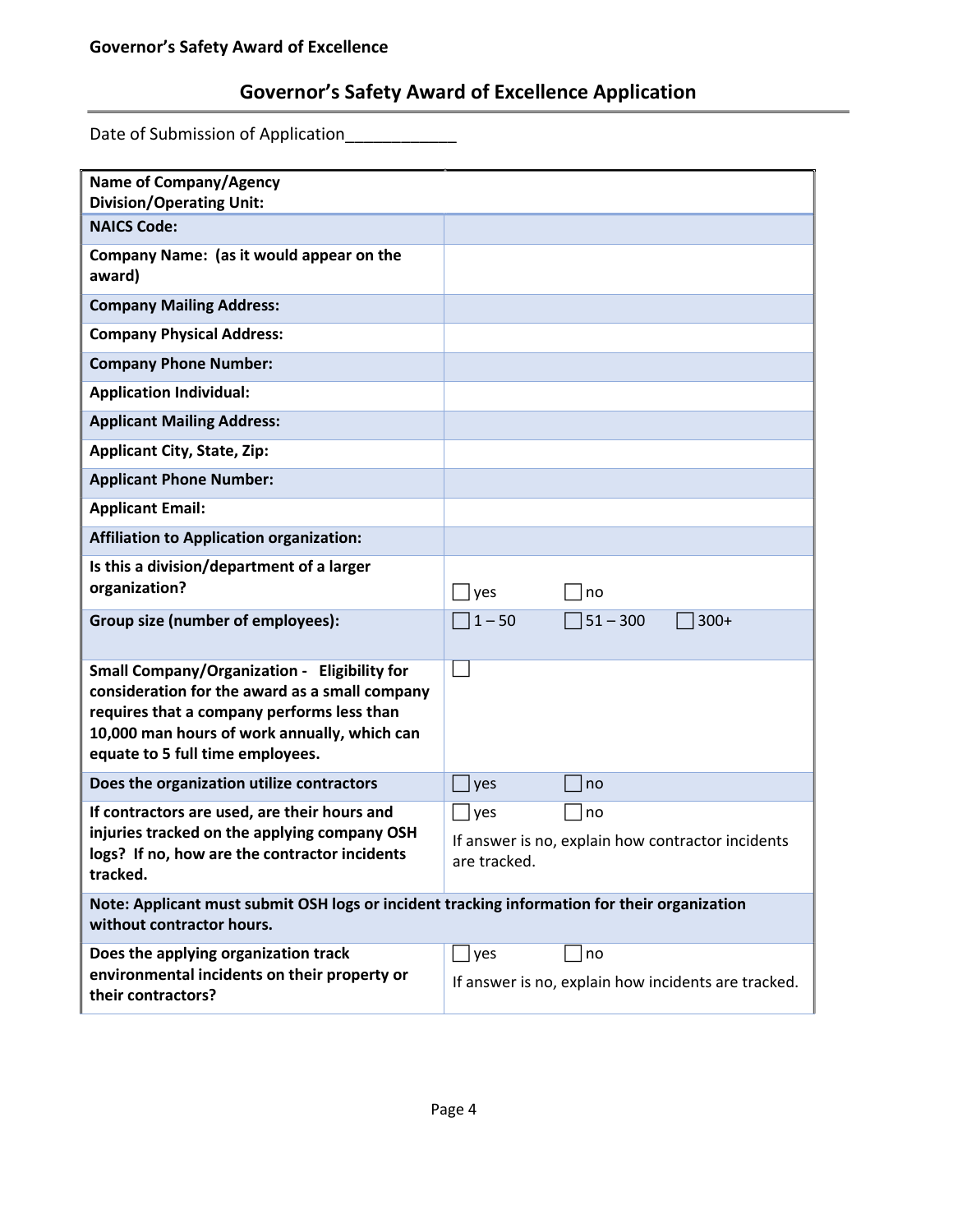### Work Description/scope:

# Continued excellence and/or continuous improvement

### I. Safety Performance, Injury/Illness Metrics

Injury and Illness Metrics Table

| <b>Year</b>                                                      | 2019 | 2020 | 2021 |
|------------------------------------------------------------------|------|------|------|
| <b>Total Work Hours</b>                                          |      |      |      |
| <b>Average Number of</b><br><b>Employees</b>                     |      |      |      |
| <b>Number of Recordable</b><br><b>Injury &amp; Illness Cases</b> |      |      |      |
| <b>Number of Days Away/</b><br><b>Restricted/Transfer Cases</b>  |      |      |      |
| <b>Total Recordable Incident</b><br><b>Rate (TRIR)</b>           |      |      |      |
| <b>Number of Days Away/</b><br><b>Restricted/Transfer Rate</b>   |      |      |      |
| <b>Severity Rate</b>                                             |      |      |      |
| <b>EMR</b>                                                       |      |      |      |
| <b>NAICS Rate from BLS</b>                                       |      |      |      |
| % Above or Below NAICS                                           |      |      |      |
| <b>Environmental incidents</b>                                   |      |      |      |

## II. Injury/Environmental Investigation and Corrective Action

If your organization experienced injuries or environmental incidents, be prepared to provide additional information on the injuries that summarize the type, quantity and severity by year. This includes providing the identified causal factors and the mitigations and corrective actions that were put in place to mitigate future occurrences. (500 words or less)

| Date Occurred | Type of Injury/<br>Incident | <b>Severity</b> | <b>Causes</b> | <b>Corrective Action</b> |
|---------------|-----------------------------|-----------------|---------------|--------------------------|
|               |                             |                 |               |                          |
|               |                             |                 |               |                          |
|               |                             |                 |               |                          |
|               |                             |                 |               |                          |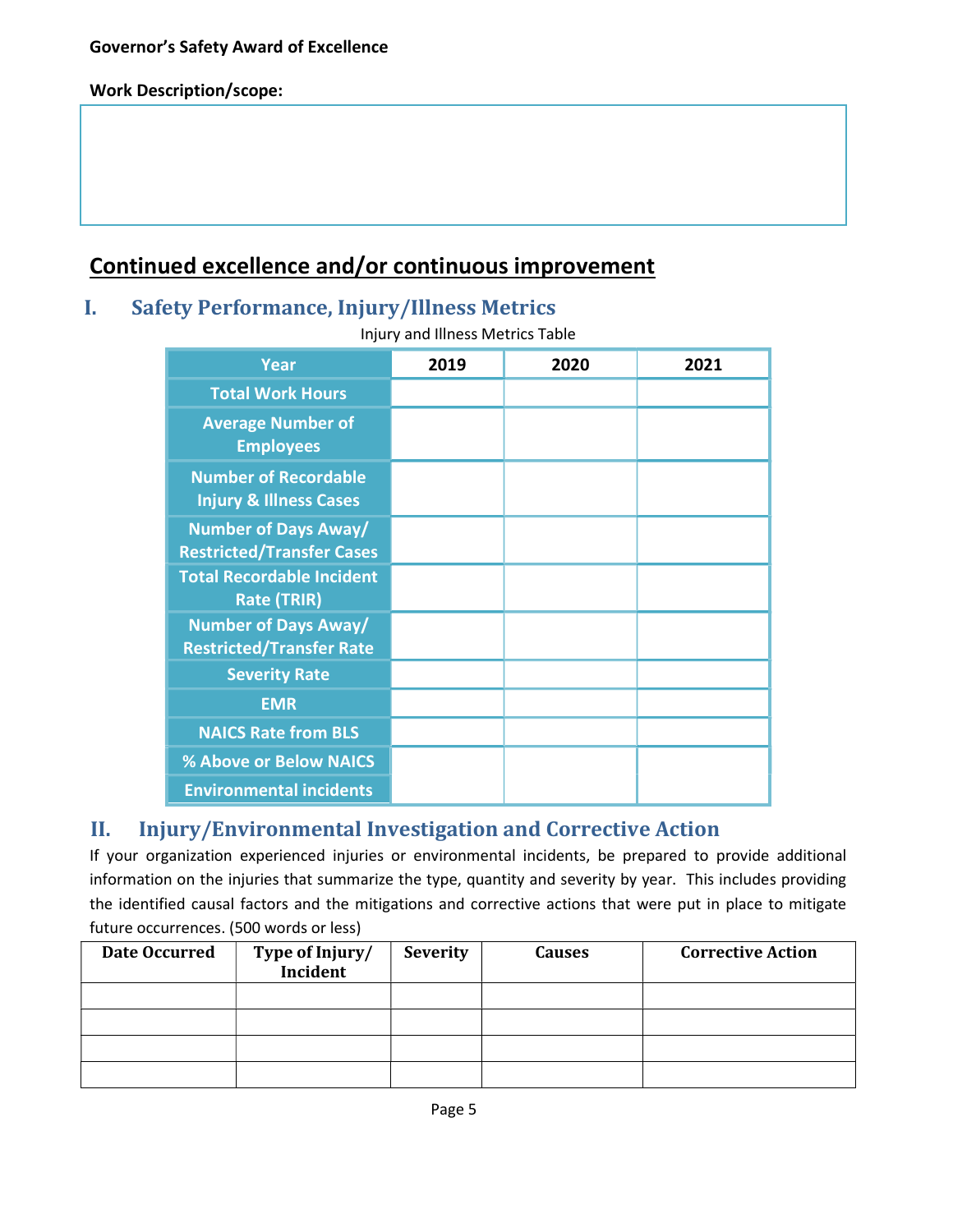## III. Safety Improvement Discussion

Briefly describe how your organization demonstrated excellence during all three years. Specifically identify what programs or processes made you successful. Results may be measured as a reduction in frequency and severity (reduction in lost workday injuries or days, reduced number of recordable injuries, reduction in workers compensation claim costs, etc… ). (500 words or less)

### IV. Pandemic Response

Describe any unique or specific measures your organization put in place to address the COVID-19 pandemic and employee safety, aside from mask usage, social distancing, and working remotely.

## V. Professional Development

Explain how your organization encourages those employees responsible for health and safety guidance to pursue professional development and increase their skills and knowledge.

(Examples can Include: encouraging and allowing participation (during company time) In volunteerism for health and safety related organizations, supporting attendance at conferences (remote or In person) that grant CEUs, encouraging and reimbursing for nationally accredited credentials such as issued by BCSP or other originations, or participation In nationally recognized H&S organizations such as ASSP or ABIH, etc.)

## VI. Management Commitment

Describe how management provides visible leadership in implementing the safety, environmental and health programs. Describe how these programs fit into the overall organization. (500 words or less)

## VII. Employee Commitment

Describe at least three ways employees are involved in the safety and health process. (500 words or less)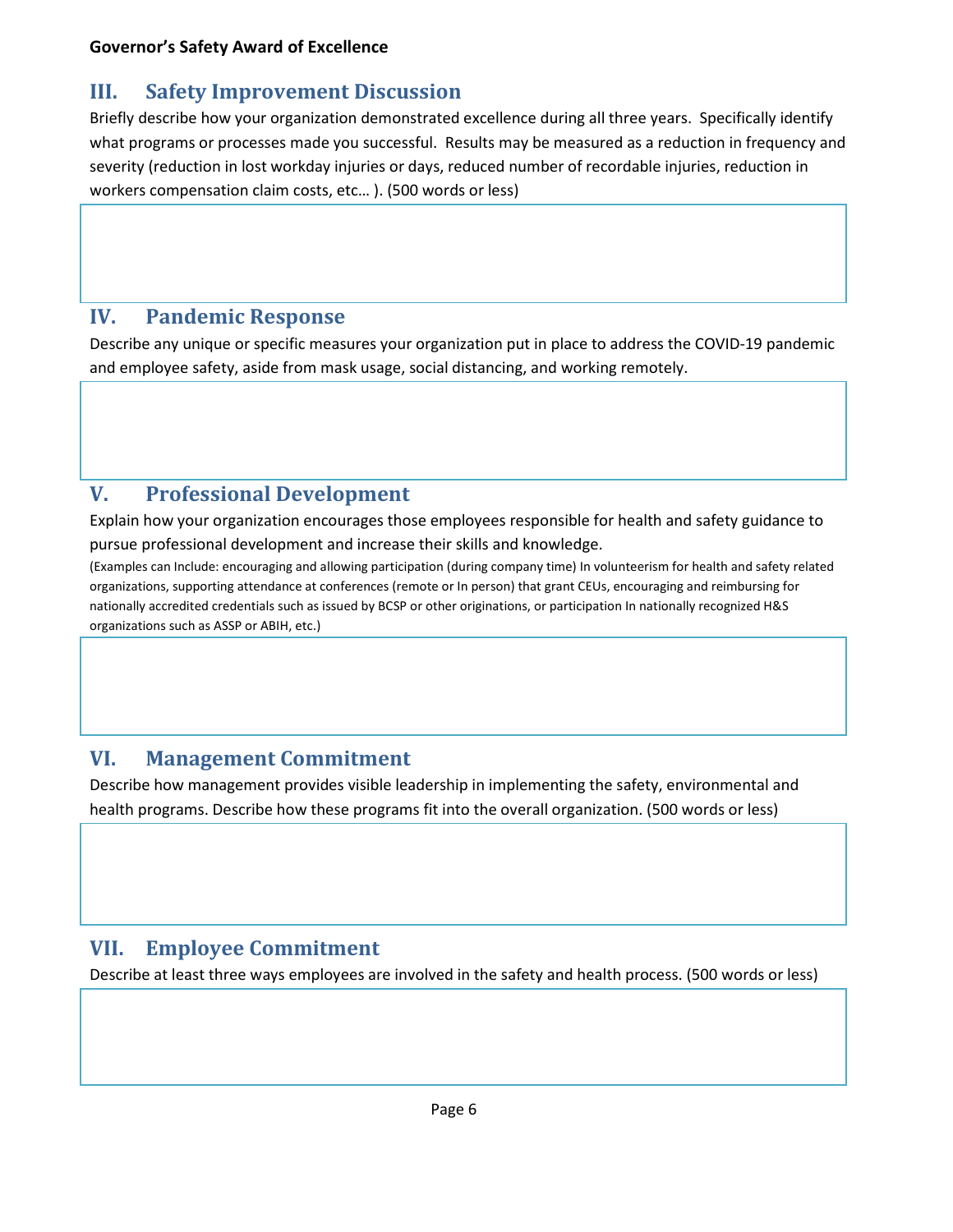## VIII. Safety Professional/Department Commitment

Describe how your safety professional or department provides visible leadership in managing the organization's safety programs. Describe how the safety department reports to management on new safety initiatives and emerging issues.

## IX. Health Safety and Environmental programs/Methods of Risk control

Describe how the health, safety, environmental and risk programs have enabled success and continuous improvement. Describe at least one example of reduced risk to the employee and/or the environment through risk reduction techniques such as engineering out a hazard. (500 words or less)

## X. Health, Safety and Environmental Focus

Describe the organizations health, safety and environmental focuses for 2020. (500 words or less)

Completed applications must be received no later than February 25<sup>th</sup>, 2022 @ 5:00pm. Please send completed applications to: AKawardscommittee@gmail.com or call Chris Warner 907-339-6420 for more information.

The information provided in this nomination is correct to the best of my knowledge.

Print Name and Sign Date of Contract and Sign Date of Contract and Date of Contract and Date of Contract and Date

 $\overline{a}$ 

Persons submitting and signing the nomination attest that all material submitted is correct to the best of their knowledge. The highest-ranking officer of the organization submitted must also sign submissions.